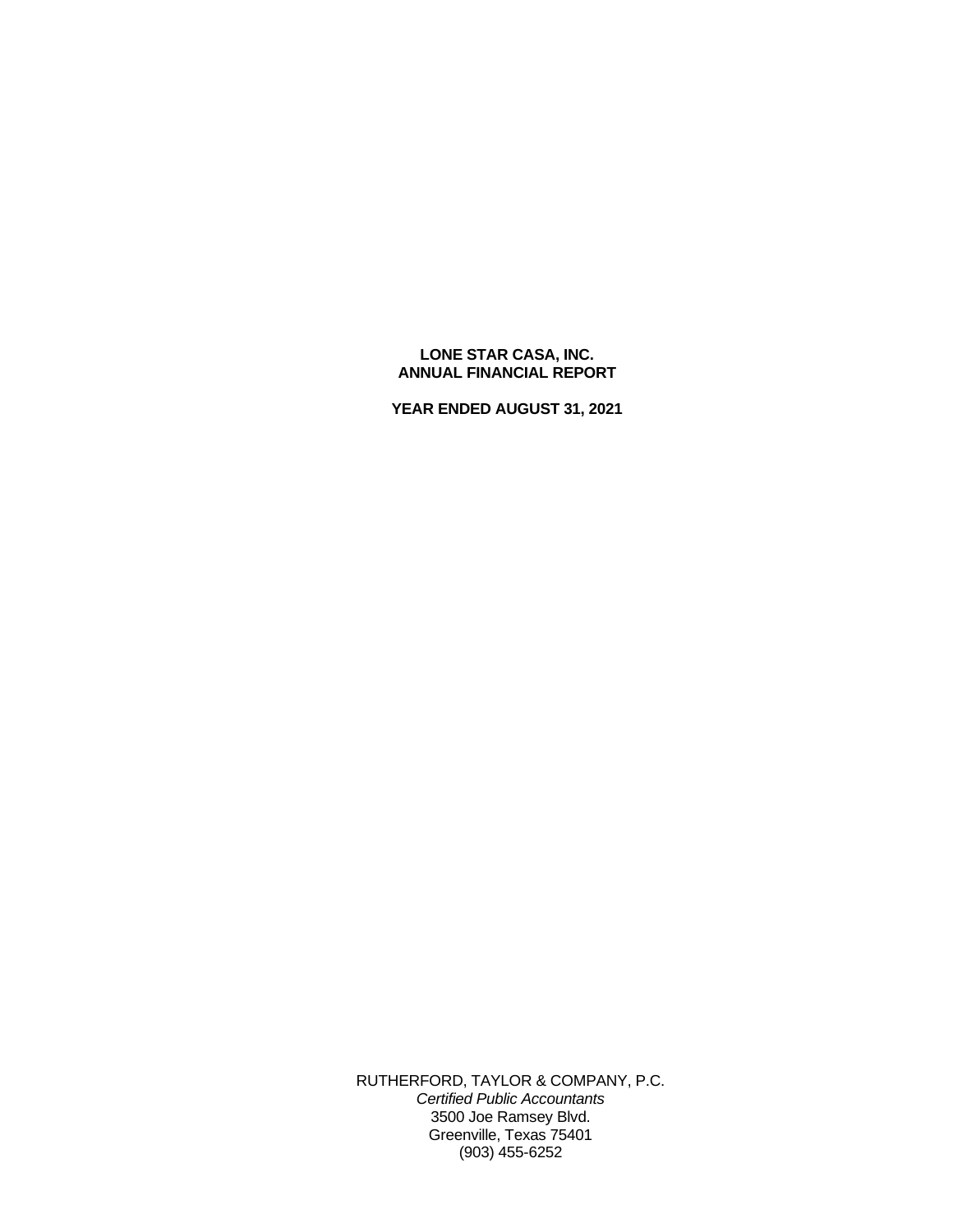## **LONE STAR CASA, INC. ANNUAL FINANCIAL REPORT YEAR ENDED AUGUST 31, 2021**

## **TABLE OF CONTENTS**

Page

|                                       | Number |
|---------------------------------------|--------|
|                                       | 3      |
| <b>Independent Auditor's Reports:</b> |        |
|                                       | 4      |
|                                       | 6      |
| <b>Financial Statements:</b>          |        |
|                                       | 9      |
|                                       | 10     |
|                                       | 11     |
|                                       | 12     |
|                                       | 13     |
| <b>Supplementary Schedules:</b>       |        |
|                                       | 18     |
|                                       | 19     |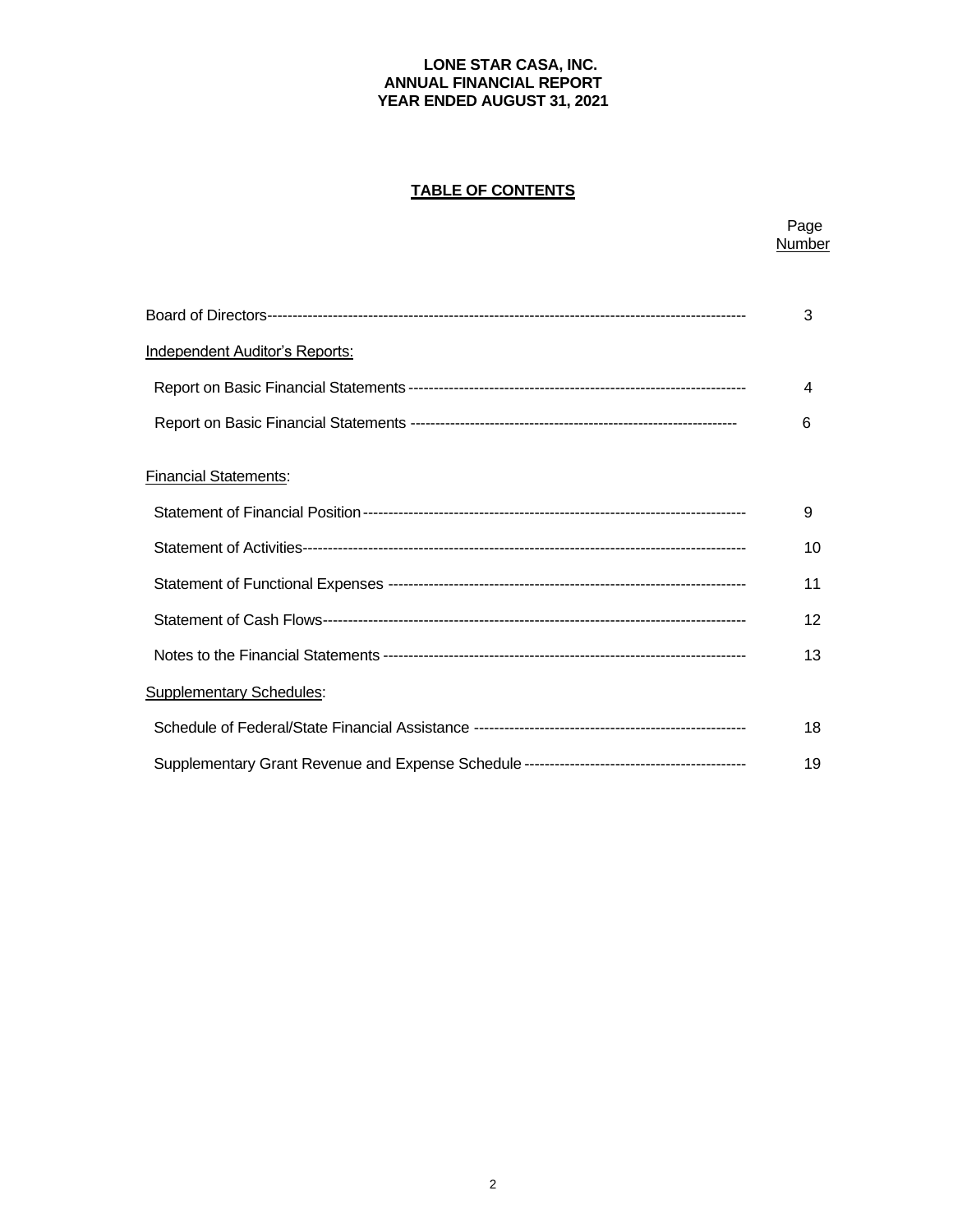## **LONE STAR CASA, INC. BOARD OF DIRECTORS AUGUST 31, 2021**

| Jennifer Ashmore        | President             |
|-------------------------|-----------------------|
| Ashley Holman           | <b>Vice President</b> |
| Doug Bowerman           | Treasurer             |
| Julia "Judy" Kumhardt   | Secretary             |
| Kellie Hohenshelt       | Member                |
| <b>Brenda Avenetti</b>  | Member                |
| Cariann Bradford        | Member                |
| <b>Mark Cross</b>       | Member                |
| Dave Hambley            | Member                |
| <b>Crystal Hollis</b>   | Member                |
| Lindy Jo Kinney         | Member                |
| Sandra Ownby            | Member                |
| Jennifer Phillips       | Member                |
| Jonathan Spiliotopoulos | Member                |
| Carl Stapp              | Member                |
|                         |                       |

Lauren Rowe **Executive Director**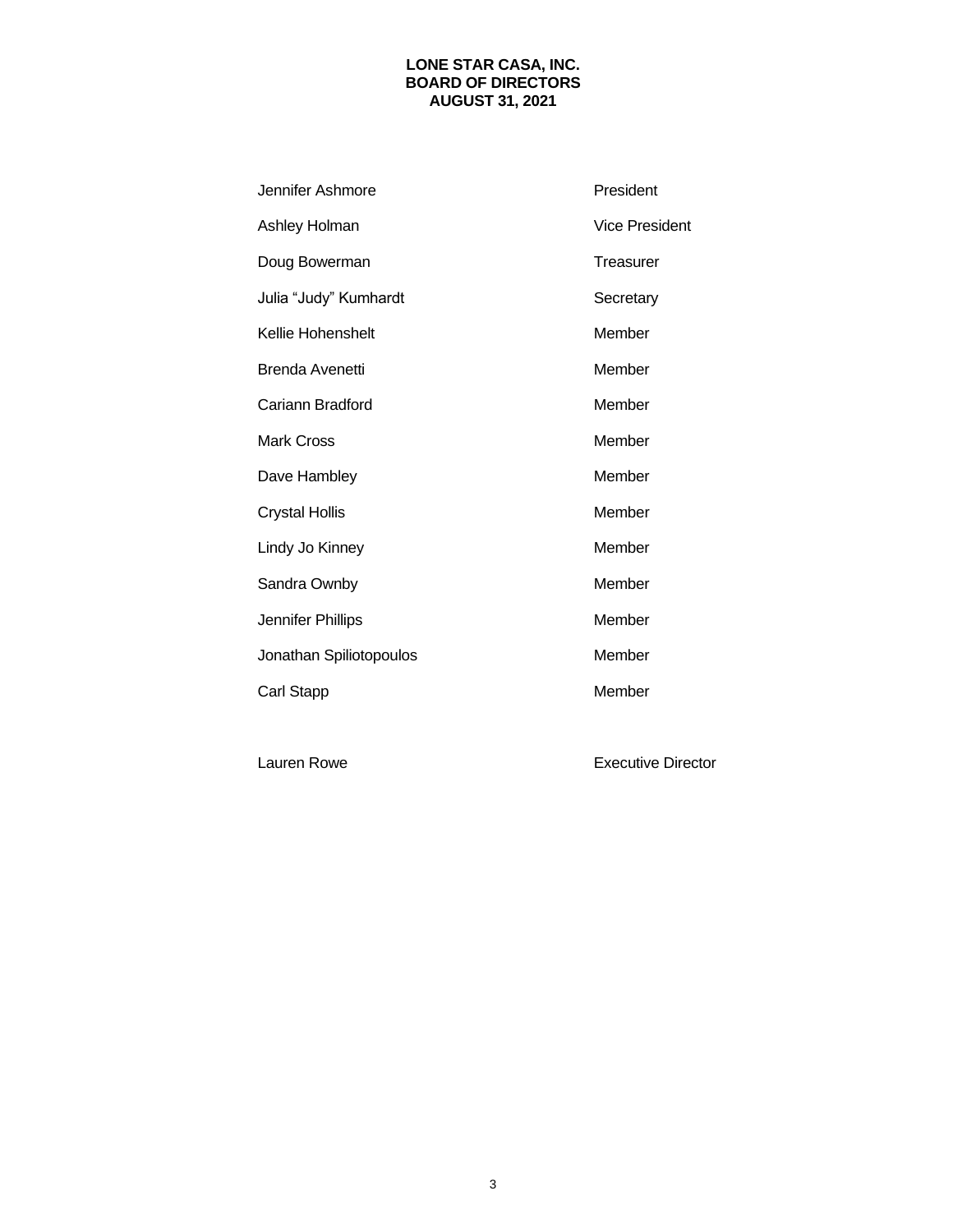# RUTHERFORD, TAYLOR & COMPANY, P.C. *Certified Public Accountants*

3500 Joe Ramsey Blvd. Greenville, Texas 75401 (903) 455-6252 Fax (903) 455-6667

## INDEPENDENT AUDITOR'S REPORT \_\_\_\_\_\_\_\_\_\_\_\_\_\_\_\_\_\_\_\_\_\_\_\_\_\_\_\_\_\_\_\_\_\_\_\_\_\_\_\_

Board of Directors of Lone Star CASA, Inc. Rockwall, Texas

We have audited the accompanying financial statements of Lone Star CASA, Inc. (a nonprofit organization) ("Organization"), which comprise the statement of financial position as of August 31, 2021, and the related statements of activities, functional expenses, and cash flows for the year then ended, and the related notes to the financial statements.

## **Management's Responsibility for the Financial Statements**

Management is responsible for the preparation and fair presentation of these financial statements in accordance with accounting principles generally accepted in the United States of America; this includes the design, implementation, and maintenance of internal control relevant to the preparation and fair presentation of financial statements that are free from material misstatement, whether due to fraud or error.

#### **Auditor's Responsibility**

Our responsibility is to express an opinion on these financial statements based on our audit. We conducted our audit in accordance with auditing standards generally accepted in the United Stated of America and the standards applicable to financial audits contained in *Government Auditing Standards*, issued by the comptroller General of the United States. Those standards require that we plan and perform the audit to obtain reasonable assurance about whether the financial statements are free from material misstatement.

An audit involves performing procedures to obtain audit evidence about the amounts and disclosures in the financial statements. The procedures selected depend on the auditor's judgment, including the assessment of the risks of material misstatement of the financial statements, whether due to fraud or error. In making those risk assessments, the auditor considers internal control relevant to the entity's preparation and fair presentation of the financial statements in order to design audit procedures that are appropriate in the circumstances, but not for the purpose of expressing an opinion on the effectiveness of the entity's internal control. Accordingly, we express no such opinion. An audit also includes evaluating the appropriateness of accounting policies used and the reasonableness of significant accounting estimates made by management, as well as evaluating the overall presentation of the financial statements.

We believe that the audit evidence we have obtained is sufficient and appropriate to provide a basis for our audit opinion.

## **Opinion**

In our opinion, the financial statements referred to above present fairly, in all material respects, the financial position of Lone Star CASA, Inc. as of August 31, 2021, and the changes in its net assets and its cash flows for the year then ended in accordance with accounting principles generally accepted in the United States of America.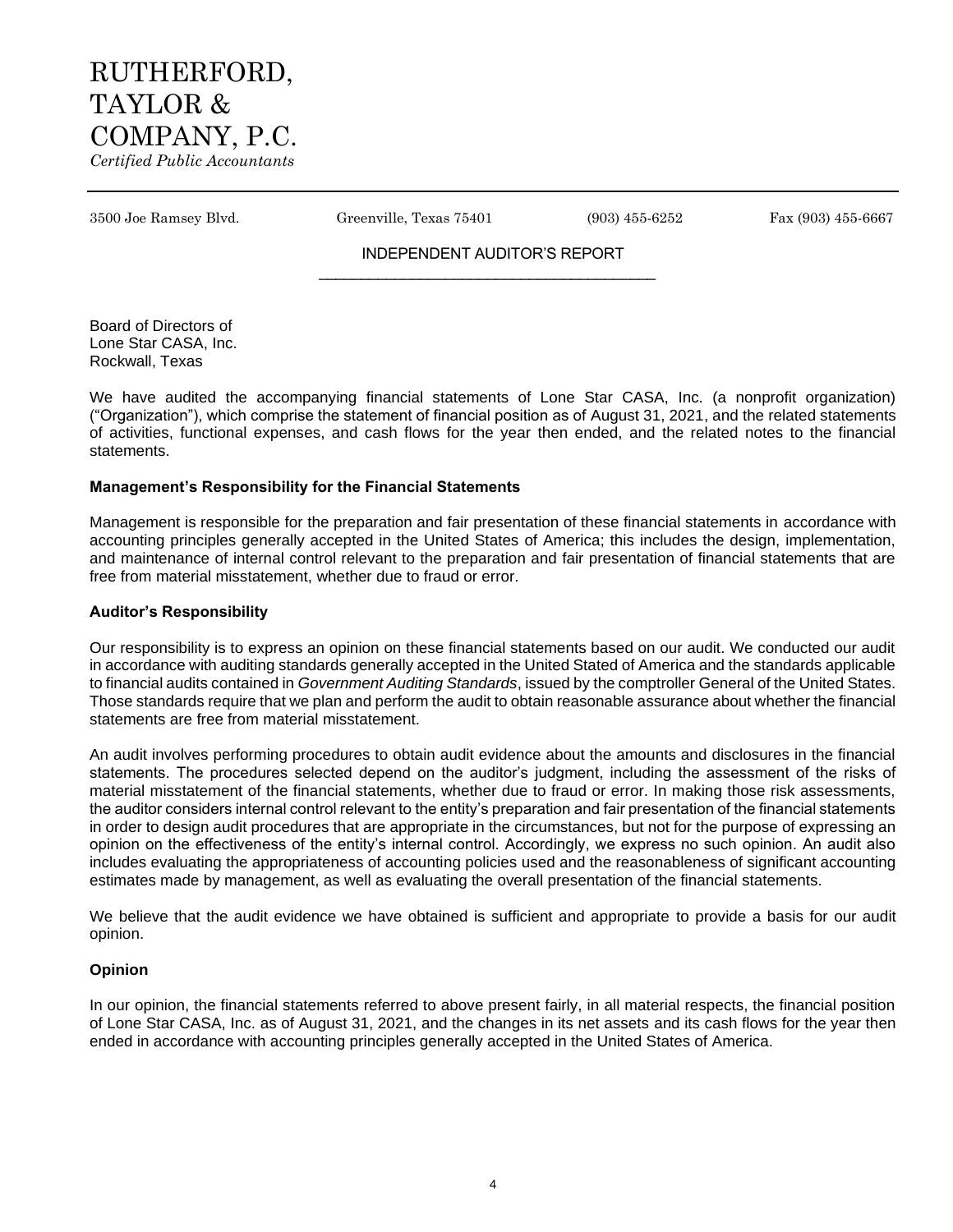## **Report on Supplementary Information**

Our audit was conducted for the purpose of forming an opinion on the financial statements as a whole. The schedule of federal/state financial assistance and other schedules are presented for purposes of additional analysis and are not a required part of the financial statements. Such information is the responsibility of management and was derived from and relates directly to the underlying accounting and other records used to prepare the financial statements. The information has been subjected to the auditing procedures applied in the audit of the financial statements and certain additional procedures, including comparing and reconciling such information directly to the underlying accounting and other records used to prepare the financial statements or to the financial statements themselves, and other additional procedures in accordance with auditing standards generally accepted in the United States of America. In our opinion, the information is fairly stated in all material respects in relation to the financial statements as a whole.

## **Other Reporting Required by Government Auditing Standards**

In accordance with *Government Auditing Standards,* we have also issued our report dated February 25, 2022, on our consideration of the Organization's internal control over financial reporting and on our tests of its compliance with certain provisions of laws, regulations, contracts, and grant agreements and other matters. The purpose of that report is solely to describe the scope of our testing of internal control over financial reporting and compliance and the results of that testing, and not to provide an opinion on the effectiveness of the Organization's internal control over financial reporting or on compliance. That report is an integral part of an audit performed in accordance with *Government Auditing Standards* in considering the Organization's internal control over financial reporting and compliance.

Rutherford, Taylor & Company PL

February 25, 2022 Greenville, Texas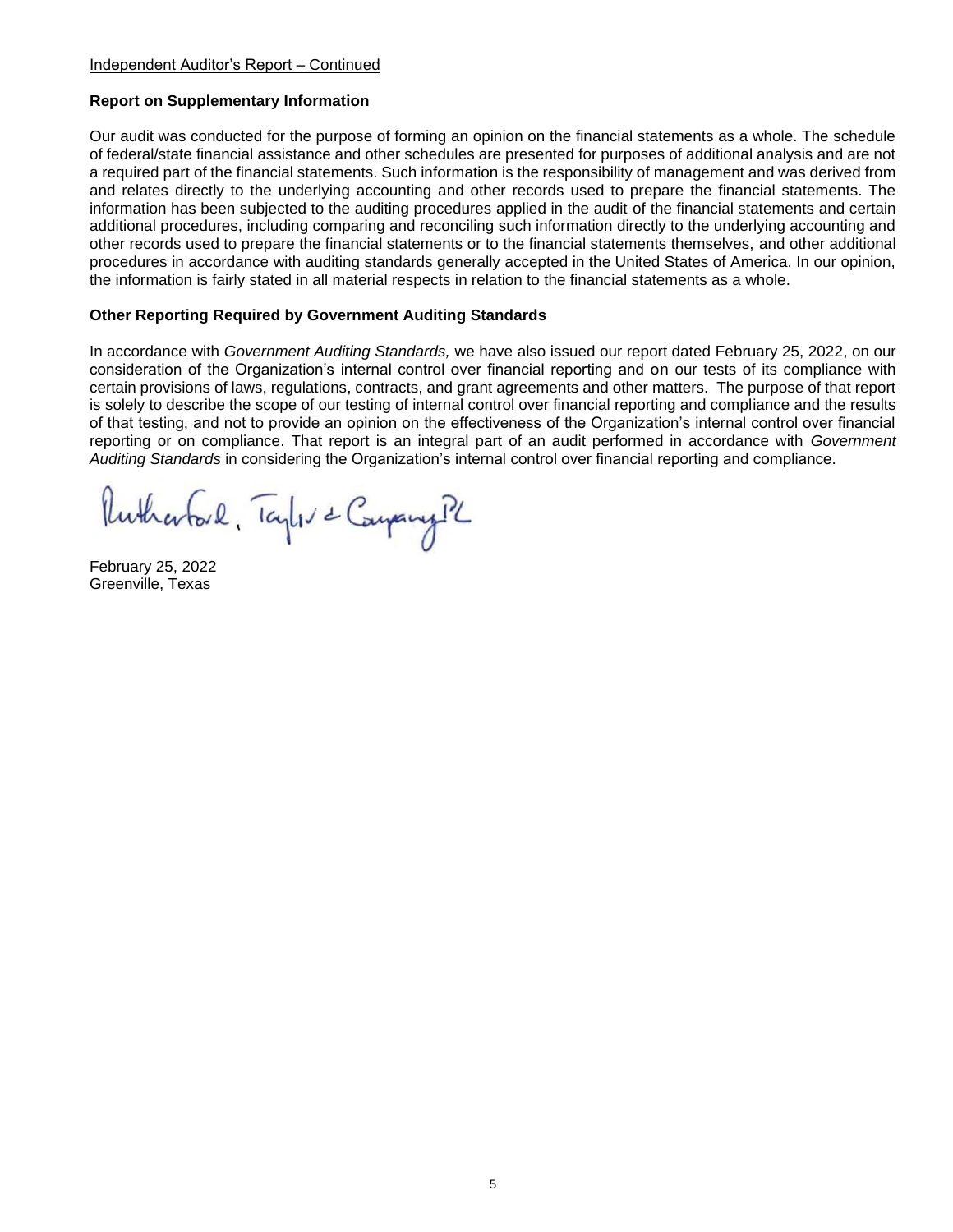# RUTHERFORD, TAYLOR & COMPANY, P.C. *Certified Public Accountants*

3500 Joe Ramsey Blvd. Greenville, Texas 75401 (903) 455-6252 Fax (903) 455-6667

## INDEPENDENT AUDITOR'S REPORT ON INTERNAL CONTROL OVER FINANCIAL REPORTING AND ON COMPLIANCE AND OTHER MATTERS BASED ON AN AUDIT OF FINANCIAL STATEMENTS PERFORMED IN ACCORDANCE WITH *GOVERNMENT AUDITING STANDARDS*

\_\_\_\_\_\_\_\_\_\_\_\_\_\_\_\_\_\_\_\_\_\_\_\_\_\_\_\_\_\_\_\_\_\_\_\_\_\_\_\_

Board of Directors of Lone Star CASA, Inc. Rockwall, Texas

We have audited, in accordance with the auditing standards generally accepted in the United States of America and the standards applicable to financial audits contained in *Government Auditing Standards* issued by the Comptroller General of the United States, the financial statements of Lone Star CASA, Inc. (a nonprofit organization), which comprise the statement of financial position as of August 31, 2021, and the related statements of activities , functional expenses and cash flows for the then ended, and the related notes to the financial statements and have issued our reports there on dated February 25, 2022.

## **Internal Control over Financial Reporting**

In planning and performing our audit of the financial statements, we considered the Organizations internal control over financial reporting (internal control) to determine the audit procedures that are appropriate in the circumstances for the purpose of expressing our opinion on the financial statements, but not for the purpose of expressing an opinion on the effectiveness of the Organization's internal control. Accordingly, we do not express an opinion on the effectiveness of the Organization's internal control.

A *deficiency in internal control* exists when the design or operation of a control does not allow management or employees, in the normal course of performing their assigned functions, to prevent, or detect and correct, misstatements on a timely basis. A *material weakness* is a deficiency, or a combination of deficiencies, in internal control, such that there is a reasonable possibility that a material misstatement of the entity's financial statements will not be prevented, or detected and corrected, on a timely basis. A *significant deficiency* is a deficiency, or a combination of deficiencies, in internal control that is less severe than a material weakness, yet important enough to merit attention by those charged with governance.

Our consideration of internal control was for the limited purpose described in the first paragraph of this section and was not designed to identify all deficiencies in internal control that might be material weakness or significant deficiencies. Given these limitations, during our audit we did not identify any deficiencies in internal control that we consider to be material weaknesses. However, material weaknesses may exist that have not been identified.

## **Compliance and Other Matters**

As part of obtaining reasonable assurance about whether the Organization's financial statements are free from material misstatements, we performed tests of its compliance with certain provisions of laws, regulations, contracts and grant agreements, noncompliance with which could have a direct and material effect on the determination of financial statement amounts. However, providing an opinion on compliance with those provisions was not an objective of our audit, and accordingly, we do not express such an opinion. The results of our test disclosed no instances of noncompliance or other matters that are required to be reported under *Government Auditing Standards*.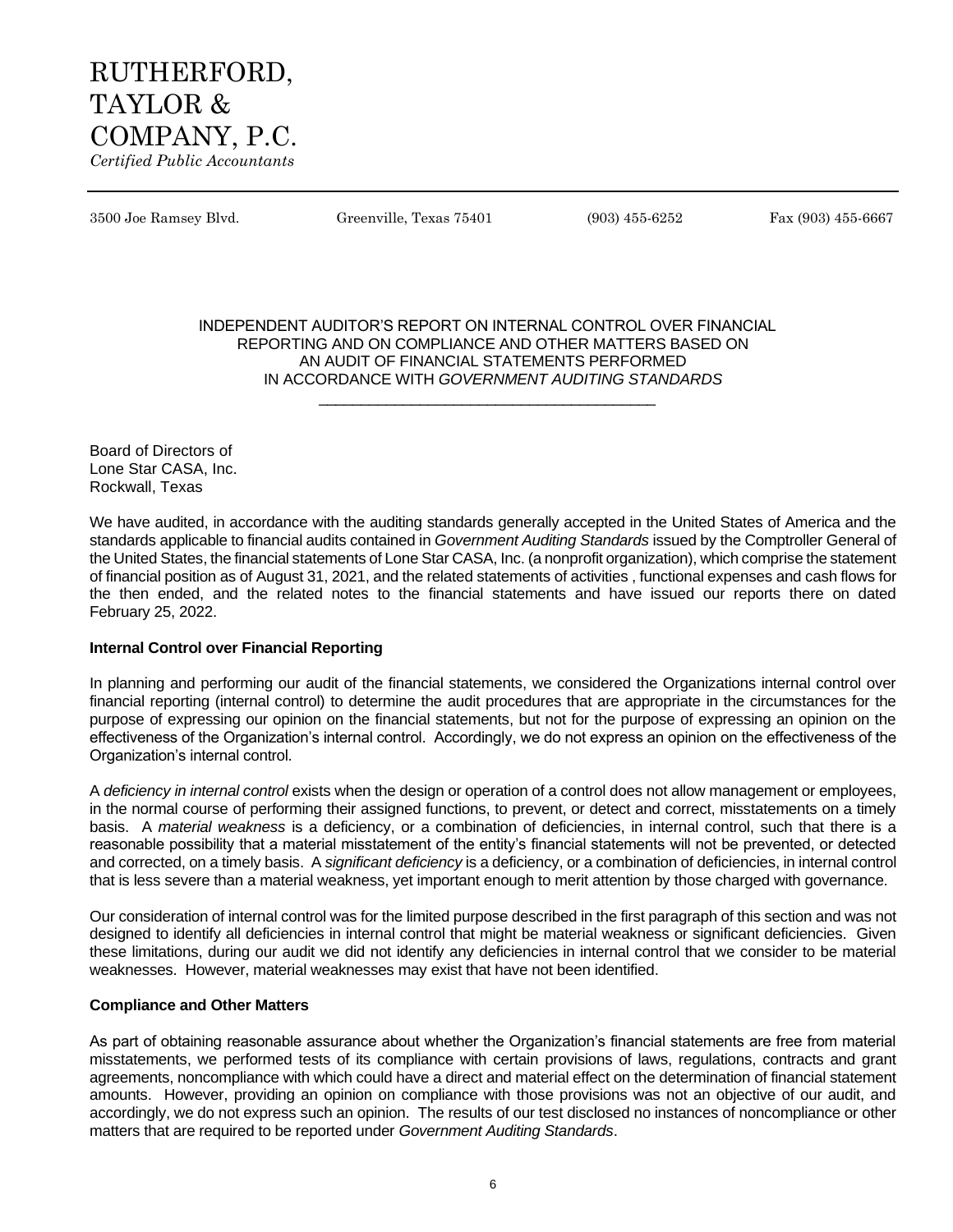## **Purpose of this Report**

The purpose of this report is solely to describe the scope of our testing of internal control and compliance and the results of that testing, and not to provide an opinion on the effectiveness of the organization's internal control or on compliance. This report is an integral part of an audit performed in accordance with *Government Auditing Standards* in considering the organization's internal control and compliances. Accordingly, the communication is not suitable for any other purpose.

Rutherford, Taylor & Carpeny PL

February 25, 2022 Greenville, Texas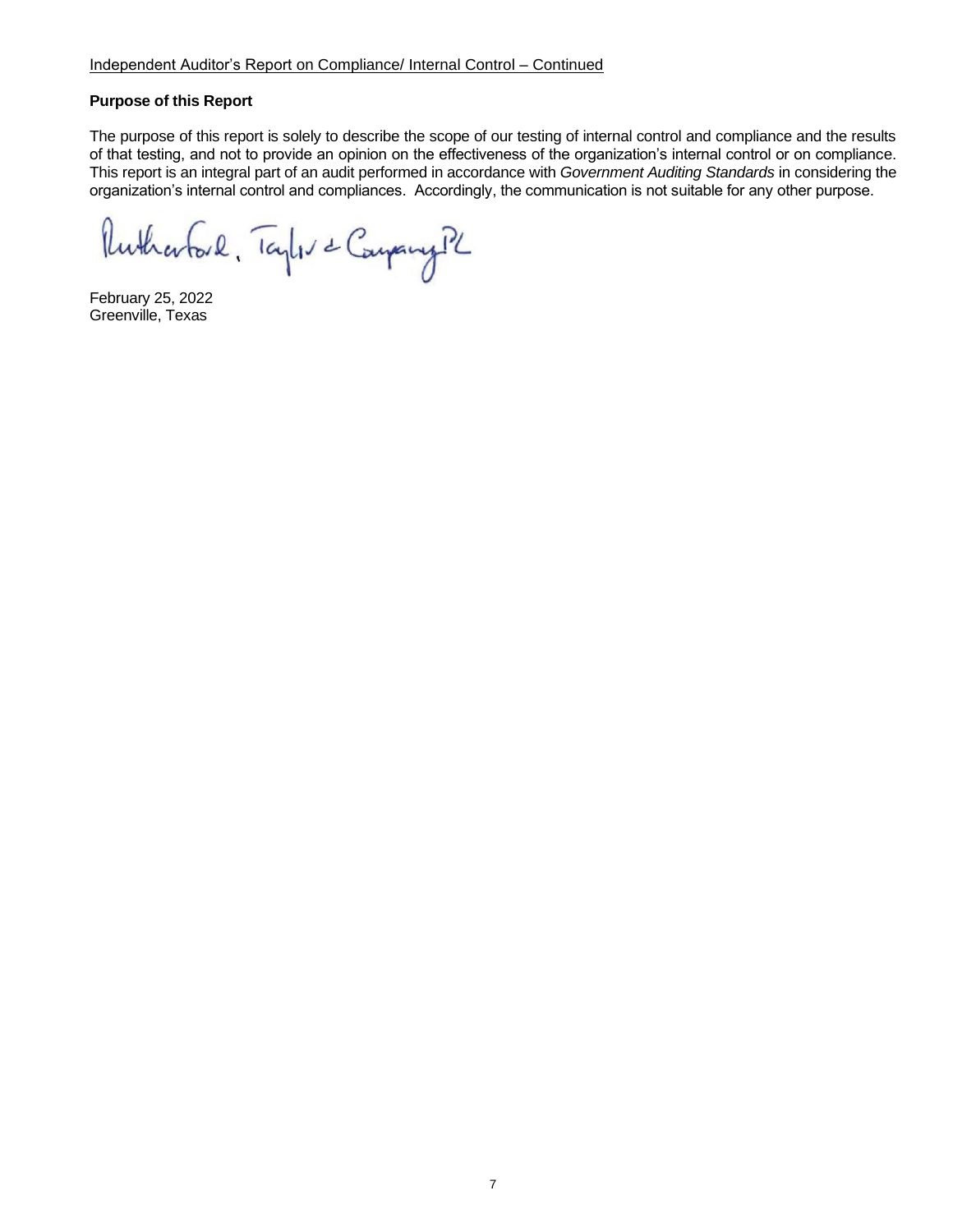FINANCIAL STATEMENTS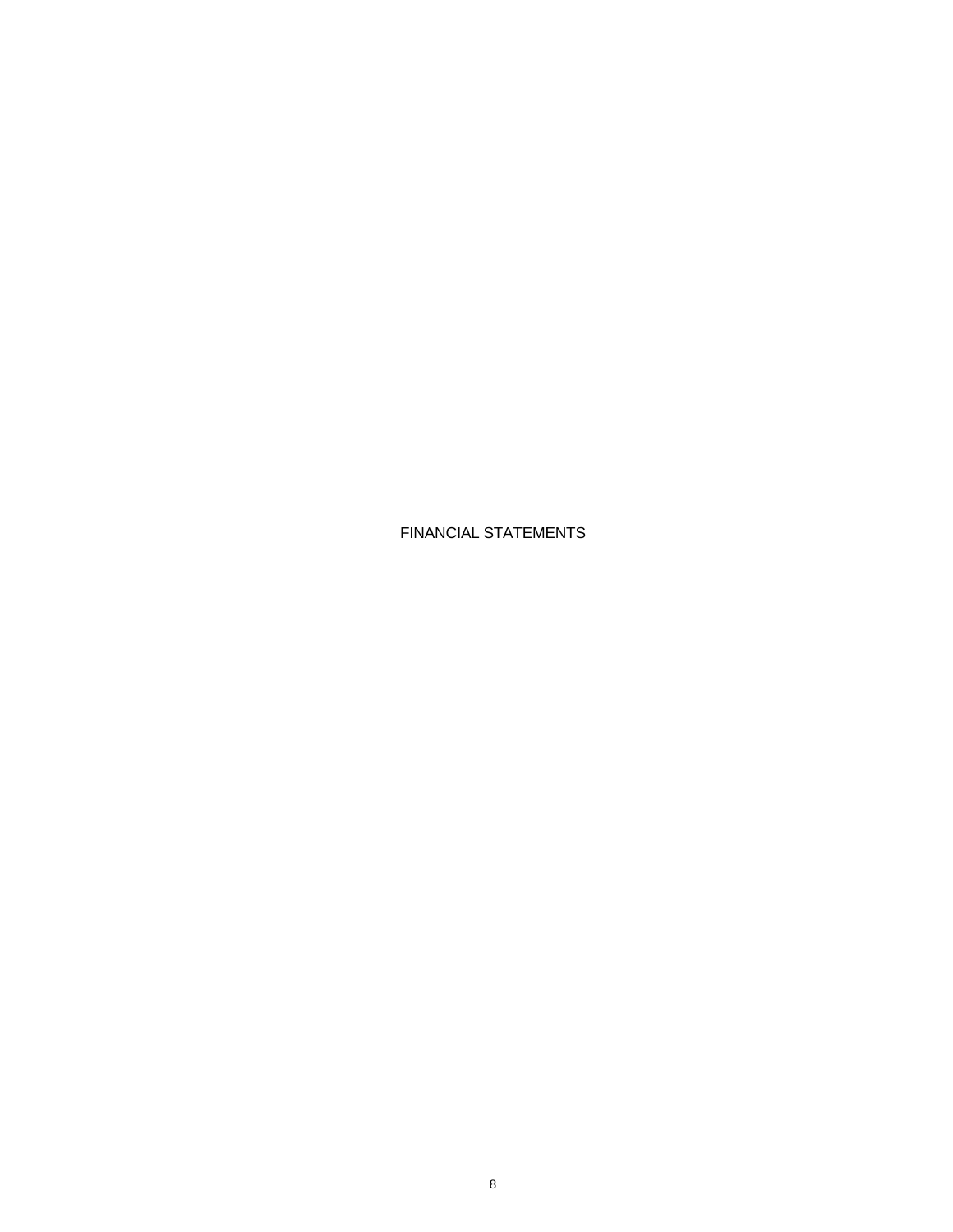## **LONE STAR CASA, INC STATEMENT OF FINANCIAL POSITION AUGUST 31, 2021**

| <b>Assets</b>                                          |                       |          |
|--------------------------------------------------------|-----------------------|----------|
| <b>Current Assets</b>                                  |                       |          |
| Cash and Cash Equivalents                              | \$                    | 761,086  |
| <b>Grants Receivable</b>                               |                       | 61,418   |
| <b>Prepaid Expense</b>                                 |                       | 8,539    |
| <b>Total Current Assets</b>                            | $\boldsymbol{\theta}$ | 831,043  |
| <b>Capital Assets</b>                                  |                       |          |
| Equipment                                              | \$                    | 25,163   |
| <b>Building</b>                                        |                       | 800      |
| Accumulated Depreciation - Equipment                   |                       | (18,084) |
| Accumulated Depreciation - Building                    |                       | (800)    |
| <b>Capital Assets, Net</b>                             | \$                    | 7,079    |
| <b>Other Assets</b>                                    |                       |          |
| <b>Security Deposit</b>                                | \$                    | 1,707    |
|                                                        |                       |          |
| <b>Total Other Assets</b>                              | $\boldsymbol{\theta}$ | 1,707    |
| <b>Total Assets</b>                                    | \$                    | 839,829  |
| <b>Liabilities and Net Assets</b>                      |                       |          |
| <b>Current Liabilities</b>                             |                       |          |
| <b>Accounts Payable</b>                                | \$                    | 16,454   |
| Credit Card Payable                                    |                       | 5,582    |
|                                                        |                       |          |
| <b>Total Current Liabilities</b>                       | \$                    | 22,036   |
| <b>Total Liabilities</b>                               | \$                    | 22,036   |
|                                                        |                       |          |
| <b>Net Assets</b><br><b>Without Donor Restrictions</b> |                       |          |
| <b>With Donor Restrictions</b>                         | \$                    | 807,971  |
|                                                        |                       | 9,822    |
| <b>Total Net Assets</b>                                | \$                    | 817,793  |
| <b>Total Liabilities and Net Assets</b>                | \$                    | 839,829  |

The accompanying notes are an integral part of this statement.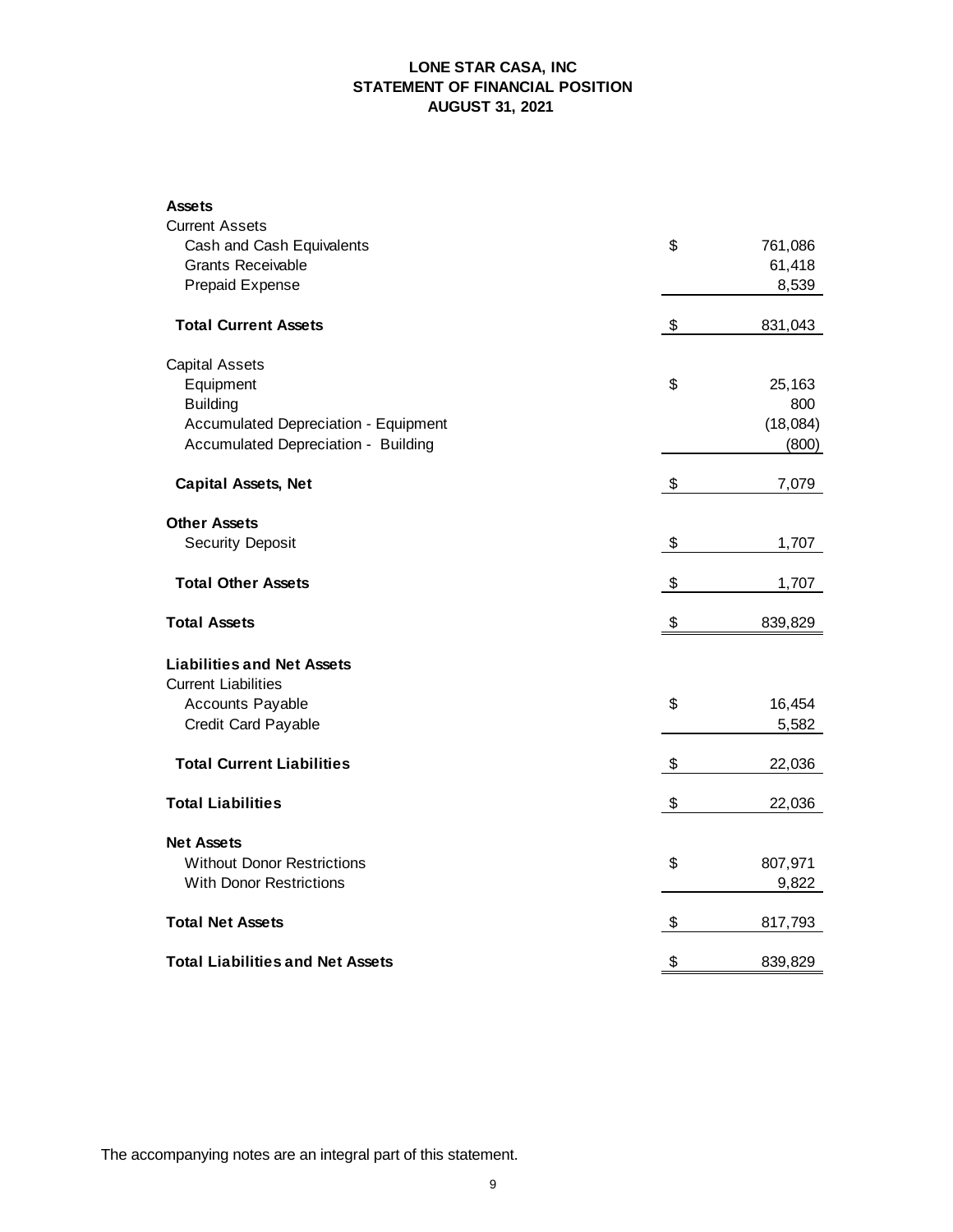## **LONE STAR CASA, INC YEAR ENDED AUGUST 31, 2021 STATEMENT OF ACTIVITIES**

|                                        | Without |              | With |             |       |         |
|----------------------------------------|---------|--------------|------|-------------|-------|---------|
|                                        | Donor   |              |      | Donor       |       |         |
|                                        |         | Restrictions |      | Restriction | Total |         |
| <b>Unrestricted Net Assets</b>         |         |              |      |             |       |         |
| Public Support and Revenue:            |         |              |      |             |       |         |
| Contributions                          | \$      | 92,626       | \$   | 3,000       | \$    | 95,626  |
| <b>County Contributions</b>            |         | 65,323       |      |             |       | 65,323  |
| Fundraising events                     |         | 179,365      |      |             |       | 179,365 |
| Grants                                 |         | 373,652      |      | 15,000      |       | 388,652 |
| In-Kind Contributions                  |         | 237,429      |      |             |       | 237,429 |
| Interest Income                        |         | 1,150        |      |             |       | 1,150   |
| Miscellaneous                          |         | 15,000       |      |             |       | 15,000  |
| Net Assets Released from Restrictions: |         |              |      |             |       |         |
| Satisfaction of Program Restrictions   |         | 10,214       |      | (10, 214)   |       |         |
| <b>Total Support</b>                   | \$      | 974,759      | \$   | 7,786       | \$    | 982,545 |
| <b>Expenses</b>                        |         |              |      |             |       |         |
| Child Advocacy and Training            | \$      | 632,652      | \$   |             | \$    | 632,652 |
| Fundraising                            |         | 38,526       |      |             |       | 38,526  |
| <b>Administration and General</b>      |         | 65,177       |      |             |       | 65,177  |
| <b>Total Expenses</b>                  | \$      | 736,355      | \$   |             | \$    | 736,355 |
| <b>Change in Net Assets</b>            | \$      | 238,404      | \$   | 7,786       | \$    | 246,190 |
| Net Assets, September1 (Beginning)     |         | 569,567      |      | 2,036       |       | 571,603 |
| Net Assets, August 31 (Ending)         | \$      | 807,971      | \$   | 9,822       | \$    | 817,793 |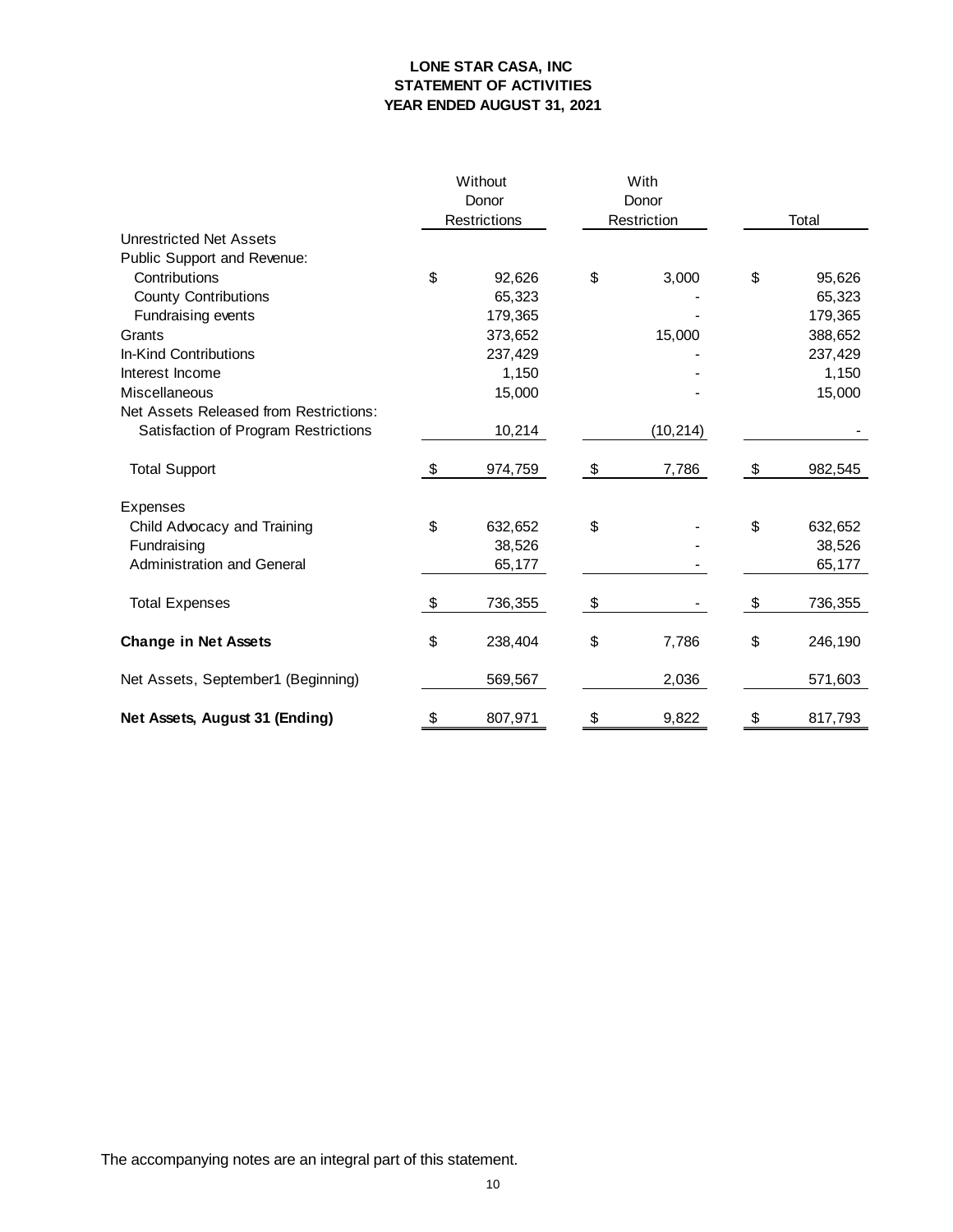#### **LONE STAR CASA, INC STATEMENT OF FUNCTIONAL EXPENSES YEAR ENDED AUGUST 31, 2021**

|                                        |         | Child Advocacy |              | Administration |             |    |         |
|----------------------------------------|---------|----------------|--------------|----------------|-------------|----|---------|
|                                        | Program |                | Fundraising  |                | and General |    | Total   |
| Expenses                               |         |                |              |                |             |    |         |
| <b>Employee Salaries and Benefits</b>  | \$      | 244,998        | \$<br>3,650  | \$             | 21,899      | \$ | 270,547 |
| <b>Employee Allowances</b>             |         | 40,321         | 828          |                | 4,043       |    | 45,192  |
| Telephone/Internet                     |         | 7,354          |              |                | 1,455       |    | 8,809   |
| Office Supplies & Postage              |         | 10,382         |              |                | 10,889      |    | 21,271  |
| Training                               |         | 9,890          |              |                | 430         |    | 10,320  |
| Travel & Entertainment                 |         | 6,869          |              |                | 1,212       |    | 8,081   |
| <b>Depreciation Expense</b>            |         |                |              |                | 4,352       |    | 4,352   |
| Program Expense                        |         | 8,702          | 32,332       |                | 476         |    | 41,510  |
| <b>Professional Fees</b>               |         | 22,484         |              |                | 3,239       |    | 25,723  |
| Insurance                              |         | 6,790          |              |                | 1,198       |    | 7,988   |
| Occupancy                              |         | 31,280         |              |                | 8,417       |    | 39,697  |
| Other Expense                          |         | 6,153          | 1,716        |                | 7,567       |    | 15,436  |
| Total Expenses Before In-Kind Expenses | \$      | 395,223        | \$<br>38,526 | \$             | 65,177      | \$ | 498,926 |
| In-Kind Expenses                       |         | 237,429        |              |                |             |    | 237,429 |
| Total                                  | \$      | 632,652        | \$<br>38,526 | \$             | 65,177      | \$ | 736,355 |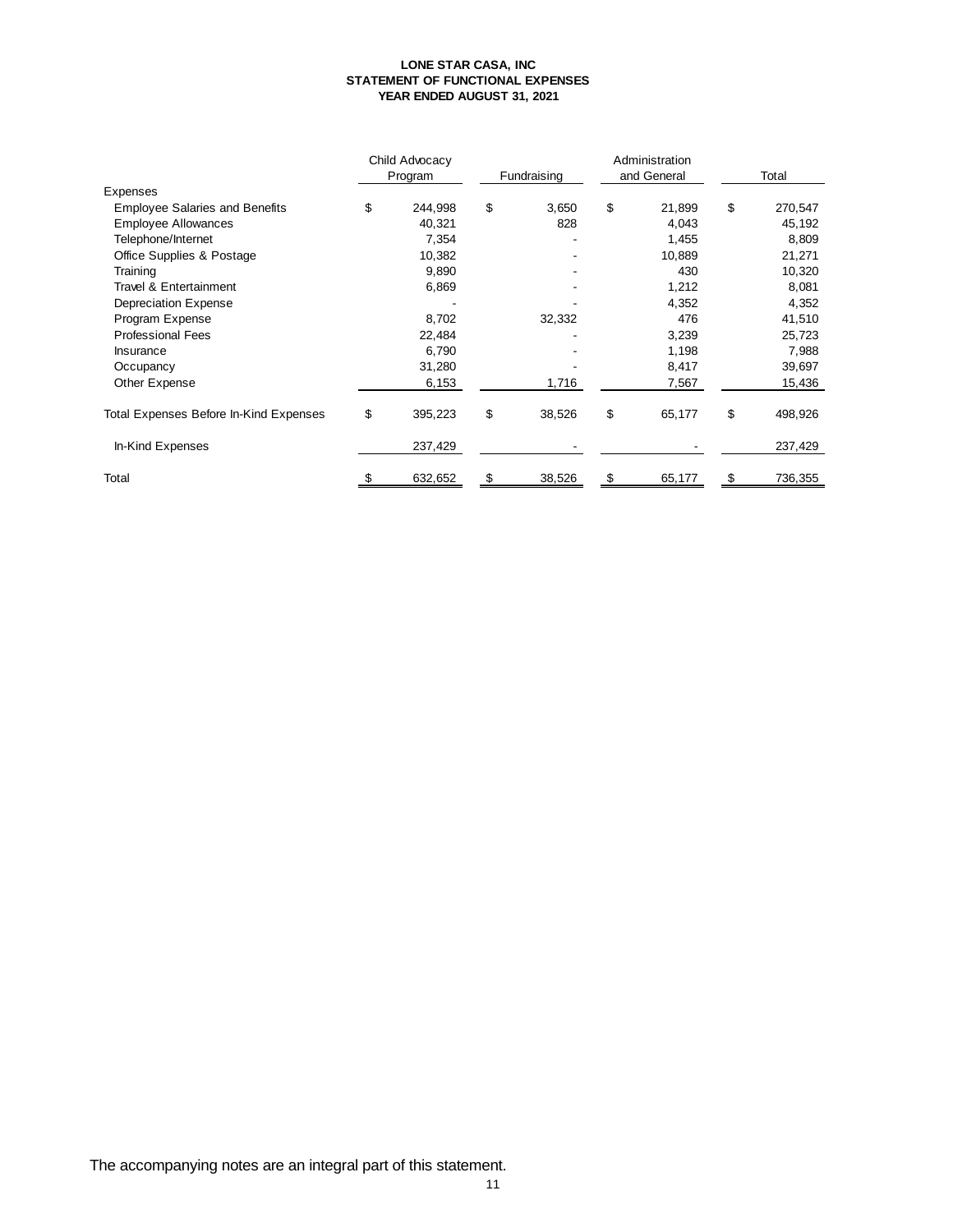#### **LONE STAR CASA, INC STATEMENT OF CASH FLOWS YEAR ENDED AUGUST 31 2021**

## **CASH FLOWS FROM OPERATING ACTIVITIES**

| Increase (Decrease) in Net Assets                                                             | \$ | 246,190   |
|-----------------------------------------------------------------------------------------------|----|-----------|
| Adjustments to reconcile increase in net assets to net cash provided by operating activities: |    |           |
| Depreciation                                                                                  |    | 4,352     |
| PPP Loan Forgiveness                                                                          |    | (15,000)  |
| (Increase) Decrease in operating assets                                                       |    |           |
| <b>Grants Receivable</b>                                                                      |    | (17, 778) |
| Prepaid Expense                                                                               |    | (1,926)   |
| Increase (Decrease) in operating liabilities                                                  |    |           |
| Accounts Payable                                                                              |    | 10,326    |
| Credit Card Payable                                                                           |    | 5,582     |
| Deferred Revenue                                                                              |    | (17, 279) |
| Net cash provided (Used) by Operating Activites                                               | \$ | 214,467   |
|                                                                                               |    |           |
| CASH FLOWS FROM INVESTING ACTIVITIES                                                          |    |           |
| Purchase of Capital Assets                                                                    | \$ | (8, 130)  |
| Net cash provided (Used) by Investing Activites                                               | \$ | (8, 130)  |
| <b>Cash Flows From Financing Activities</b>                                                   |    |           |
| <b>NONE</b>                                                                                   | \$ |           |
| Net Cash Provided (Used) by Financing Activities                                              | \$ |           |
| Net Increase (Decrease) in Cash and Cash Equivalents                                          | \$ | 206,337   |
| Cash and Cash Equivalents - Beginning (September 1)                                           |    | 554,749   |
| Cash and Cash Equivalents - Ending (August 31)                                                | S  | 761,086   |
| Cash paid for interest                                                                        |    |           |
| Cash paid for income taxes                                                                    | \$ |           |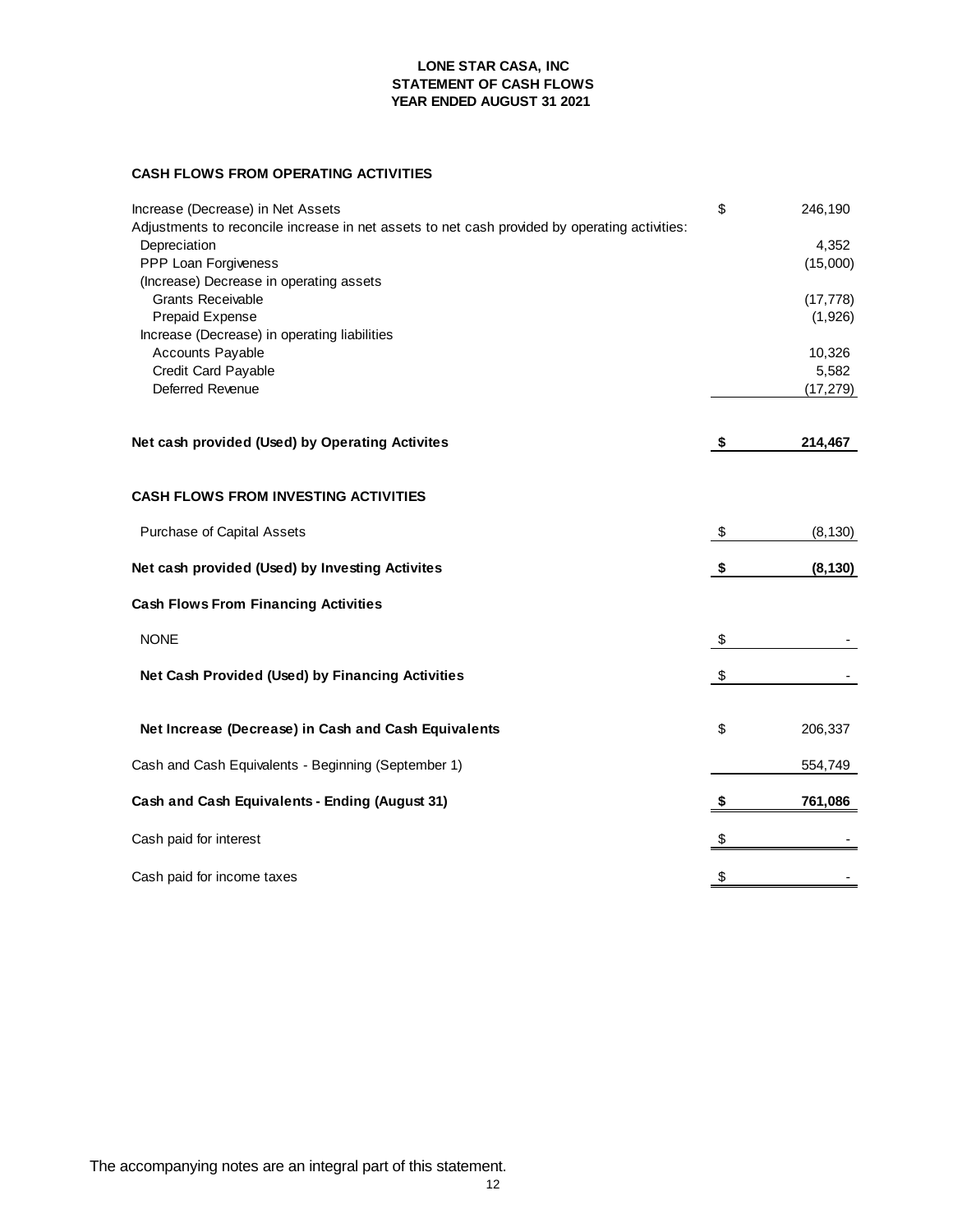## **A. Nature of Activities and Summary of Significant Accounting Policies**

#### *Nature of Activities and Income Taxes*

Lone Star CASA, Inc.. (The Organization) is a not-for-profit corporation exempt from federal income tax under Section 501(c)(3) of the U.S. Internal Revenue Code. The Organization is not classified as a private foundation by the Internal Revenue Service. The organization adopted the provisions of FASB ASC Topic 740-10, *Income Taxes* (previously known as FASB Interpretation No. 48, *Accounting for Uncertainty in Income Taxes*). Management believes it has no uncertain tax positions, and accordingly there is no liability recorded for unrecognized ta positions at August 31, 2021.

The Organization files IRS Form 990 annually with the Internal Revenue Service and is still open to examination by taxing authorities for tax years 2018 and later.

The Organization was organized to provide a voice for children who are under the protection of the State and to help provide them a safe, permanent environment. The goals of the organization are to provide trained community volunteers to advocate for the best interests of children who come into the court system primarily as a result of abuse or neglect; to recruit, screen, train and supervise the volunteers to serve wither as Guardian ad Litem for children, assist attorney Guardians ad Litem in this representation, or serve as an independent third party "friend of the court"; and to promote and enhance mutual coordination, cooperation, and communication among foster parents, the Texas Department of Human Services, and the biological families of foster children in Rockwall and Kaufman Counties, Texas.

#### *Basis of Accounting*

The Organization's financial statements are presented using the accrual basis of accounting in accordance with generally accepted accounting principles generally accepted in the United States of America (GAAP). This basis of accounting recognizes revenues in the accounting period in which they are earned, and expenses in the accounting period in which the liability is incurred, regardless of when the related cash flows take place.

#### *Capital Assets*

Capital assets are stated at cost, or if donated, at the estimated fair market value at the date of donation. Maintenance and repairs are charged to expense as incurred; renewals and betterments are capitalized.

Following are the balances of major classes of capital assets at year end:

| <b>Building</b>                             | \$ | 800      |
|---------------------------------------------|----|----------|
| Equipment                                   |    | 25,163   |
| Accumulated Depreciation - Building         |    | (800)    |
| <b>Accumulated Depreciation - Equipment</b> |    | (18,084) |
| Capital assets, net                         | S  | 7.079    |

Depreciation on furniture and equipment is calculated using the straight-line method over estimated lives of five years. Depreciation expense recorded for the year end was \$ 4,352.

#### *Estimates*

The preparation of financial statements in accordance with generally accepted accounting principles requires management to make estimates and assumptions that affect certain reported amounts and disclosures. Accordingly, actual results could differ from these estimates.

#### *Accounts Receivable*

There has been no provision for uncollectible accounts made in the financial statements. The Organization's policy is to charge off uncollectible accounts receivable as they occur.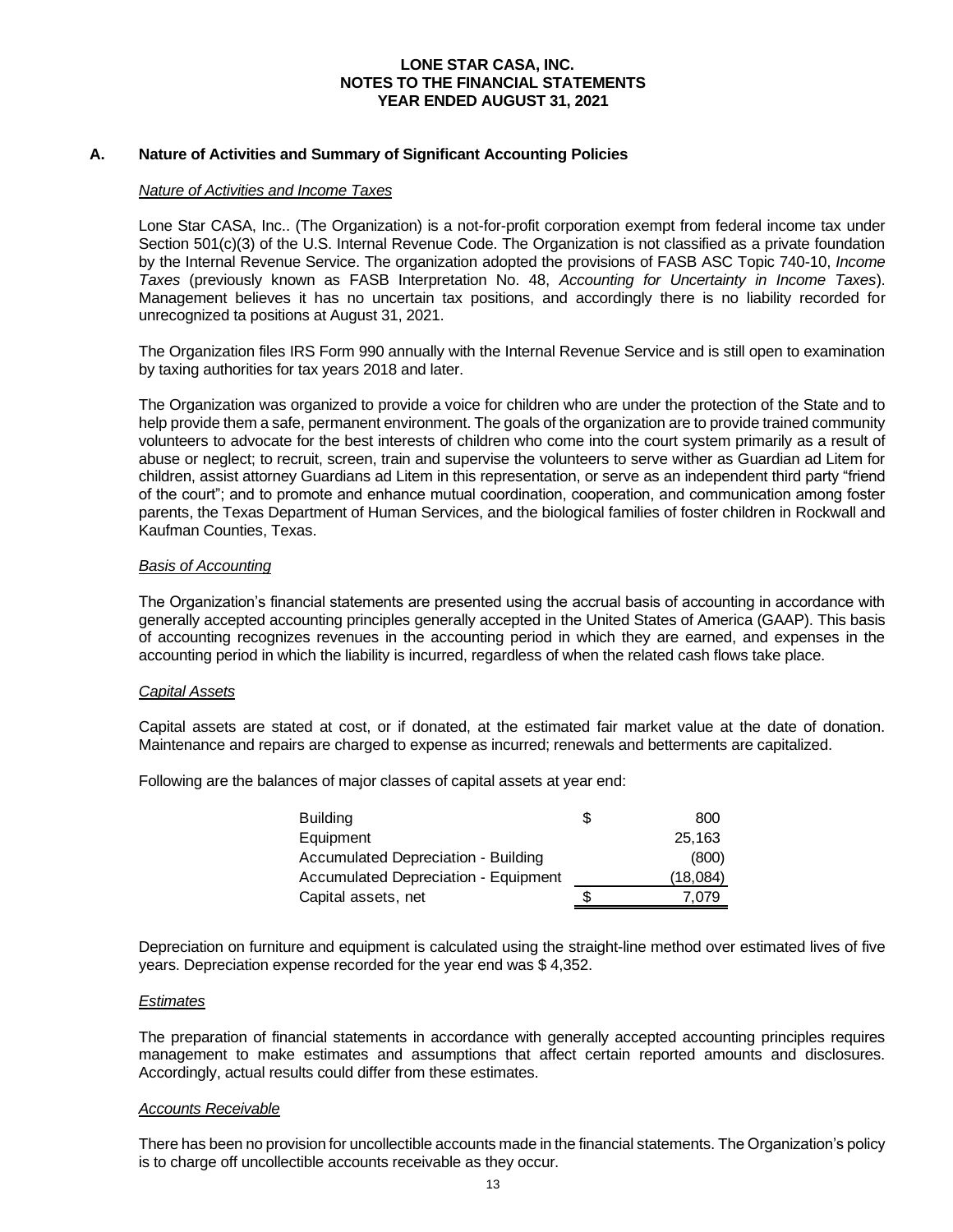## **A**. **Nature of Activities and Summary of Significant Accounting Policies (Continued)**

#### *Contributed Services*

During the year ended August 31, 2021, the value of contributed services meeting the requirements for recognition in the financial statements was not material and was not recorded.

#### *Net Assets*

Net assets, revenues, gains and losses are classified based on the existence or absence of donor or grantor restrictions.

Net assets without donor restrictions are available for use in general operations and not subject to donor or certain grantor restrictions.

Net assets with donor restrictions are subject to donor or certain grantor restrictions. Some restrictions are temporary in nature, such as those that will be met by the passage of time or other events specified by the donor. Other restrictions are perpetual in nature, where the donor or grantor stipulated that resources be maintained in perpetuity.

#### *Contributions*

In accordance with financial reporting requirements, contributions received are recorded as with donor restrictions or without donor restrictions depending on the existence and/or nature of any donor restrictions. Donor restricted support is reported as an increase in net assets with donor restrictions. When a restriction expires, temporarily restricted net assets with donor restrictions are reclassified as net assets without donor restrictions.

#### *Unrestricted Support*

The Organization reports restricted revenues as unrestricted support when the restrictions are met within the same reporting period as the revenues are recognized.

#### *Revenue Recognition*

All grant funds received from government agencies are considered support with temporary restrictions and are expended within the fiscal year. All other forms of revenue are considered to be available for unrestricted use unless specifically restricted by the donor or Board of Directors.

#### *Cash and Cash Equivalents*

For financial statement purposes Lone Star CASA, Inc. considers all highly liquid investments with original maturities of 90 days or less to be cash and cash equivalents.

#### *Compensated Absences*

Employees of the Organization are entitled to paid vacation and paid sick leave depending on length of service. However, employees paid time off does not accrue if not used by fiscal year end, accordingly, no liability has been recorded in the accompanying financial statements. The Organization's policy is to recognize the cost of compensated time off when actually paid to employees.

#### *Allocation of General and Administrative Expenses*

The costs of providing program and supporting services have been summarized on a functional basis in the statement of functional expenses. General and administrative expenses are not allocated to other functional categories.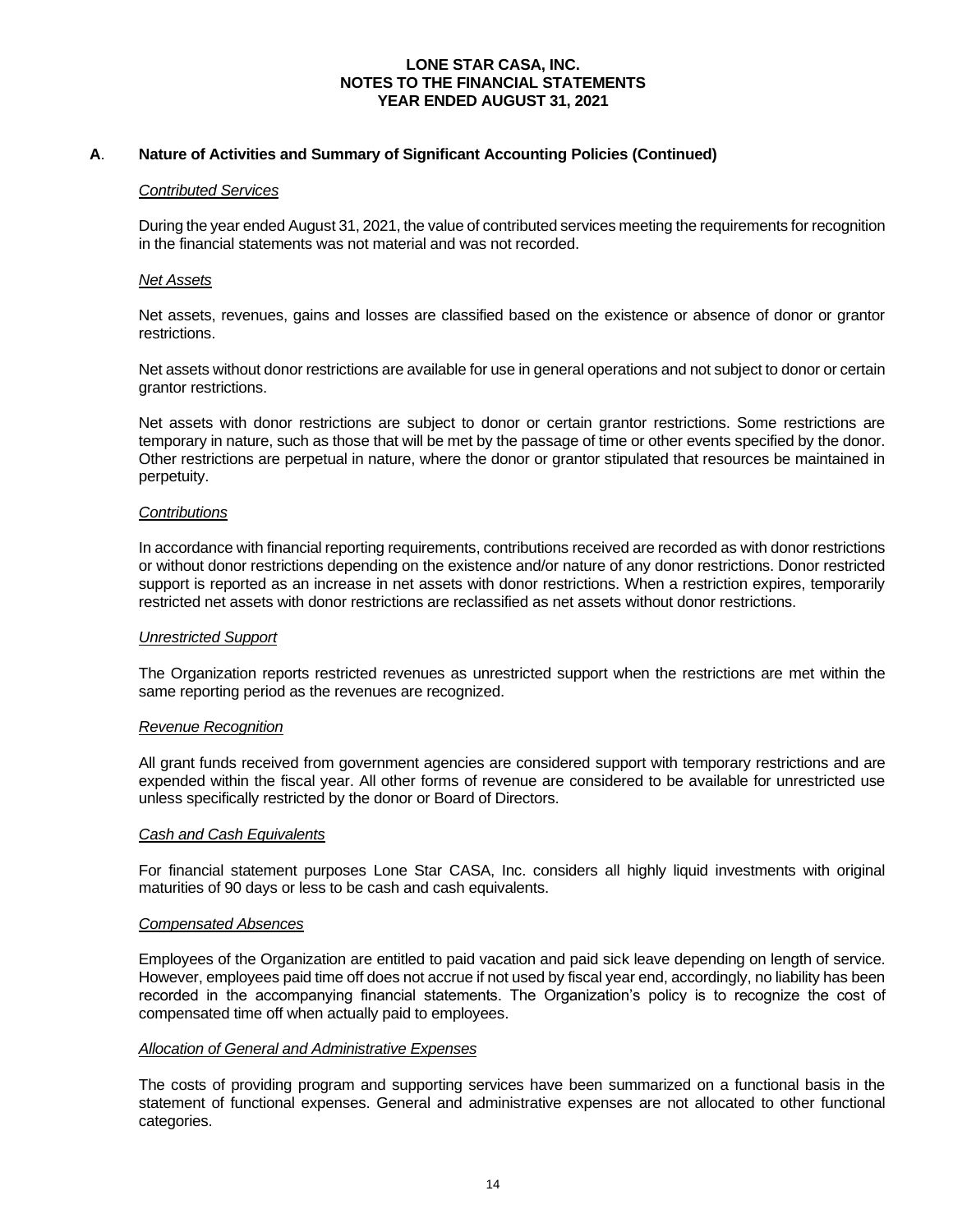## **B. Commitments and Contingencies**

The Organization receives grant funds from the Criminal Justice Division of Texas and the Office of the Attorney General of the State of Texas. These grants are subject to audit by the granting agencies for the purpose of determining if any unallowable costs have been charged to their grant. No such audits have occurred for the year ended August 31, 2021. Management believes that unallowable costs, if any, would not be material to the financial statements.

#### **C. Grants Receivable**

At year end, Grants Receivable consists of the following:

| Texas CASA Grant             | S   | 30.611 |
|------------------------------|-----|--------|
| VOCA Grant                   |     | 29,707 |
| United Way of Kaufman County |     | 1,100  |
| Total Grants Receivable      | \$. | 61,418 |
|                              |     |        |

#### **D. Economic Dependence**

The Organization receives a substantial portion of its revenue in the form of annual contracts with Texas CASA, Inc. funded by the Criminal Justice Division of the Governor's Office, and Texas CASA, Inc. funded by the Office of the Attorney General of the State of Texas for providing the services described in Note A. The Organization is economically dependent on the continuation of these contracts. At August 31, 2021, these contracts have been continued through August 31, 2022.

## **E. Subsequent Events**

Management has evaluated all events or transactions that occurred after August 31, 2021 up through the date of the financial statements were issued. During this period there were no subsequent event that would require disclosure in the financial statements.

## **F. Net Assets with Donor Restrictions**

The Organization receives contributions of cash and property that are restricted for specific purposes by the donor. These restrictions are temporary in nature. The restrictions are released when the asset is used for the specified purpose. Following is a summary of the temporary restrictions on net assets:

| Source of<br>Restriction             | 2021<br>Restriction<br>Amount |                | 2021<br>Restriction<br>Type | Restricted<br>Purpose                       |  |  |
|--------------------------------------|-------------------------------|----------------|-----------------------------|---------------------------------------------|--|--|
| Childrens Fund<br>The UPS Foundation | \$                            | 3.865<br>5,957 | Cash<br>Cash                | Childrens Advocacy<br><b>CASA Volunteer</b> |  |  |
| Net Assets, with Donor Restrictions  | S                             | 9,822          |                             |                                             |  |  |

## **G. Concentration of Credit Risk**

The Organization maintains its cash with a certain financial institution. The aggregate balances at times may exceed the Federal Deposit Insurance Corporation (FDIC) insured limit of \$ 250,000 per depositor per institution. Throughout the current fiscal year, the Organization balances with the financial institution did exceed available FDIC coverage. At year end, the Organization has approximately \$ 771,000 composed of demand and time accounts in one financial institution which exceeds the maximum limit insured by the FDIC by approximately \$ 521,000.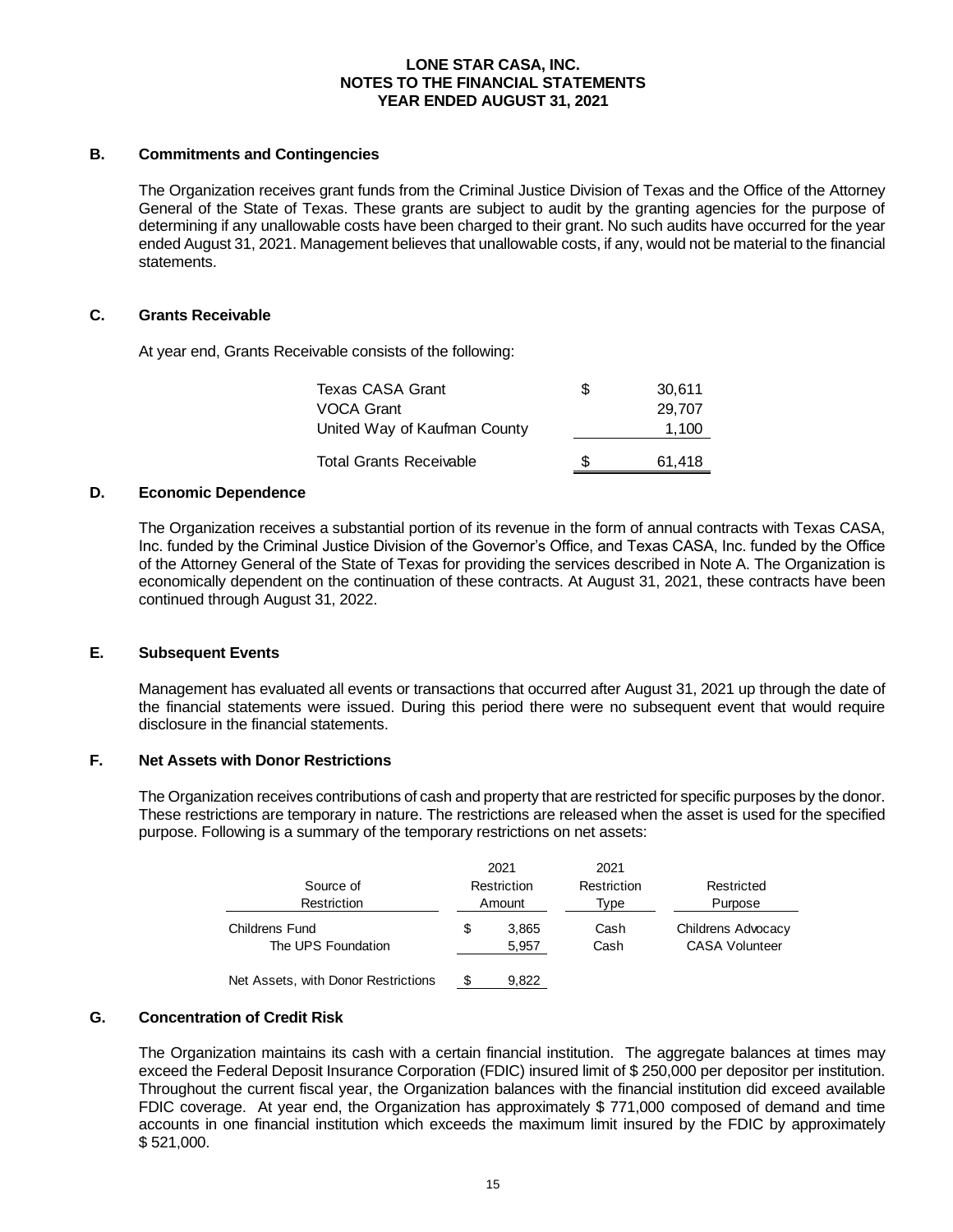## **H. Notes Payable**

In April of 2020 the Organization participated in the Paycheck Protection Program (PPP) under the CARES Act. The Organization secured financing through a local financial institution for \$ 15,000 at 1.00% interest. The loan is guaranteed by the U.S. Small Business Administration. The loan qualifies for 100% forgiveness if certain criteria are met. The Organization's obligation was forgiven on March 4, 2021 for the full \$ 15,000.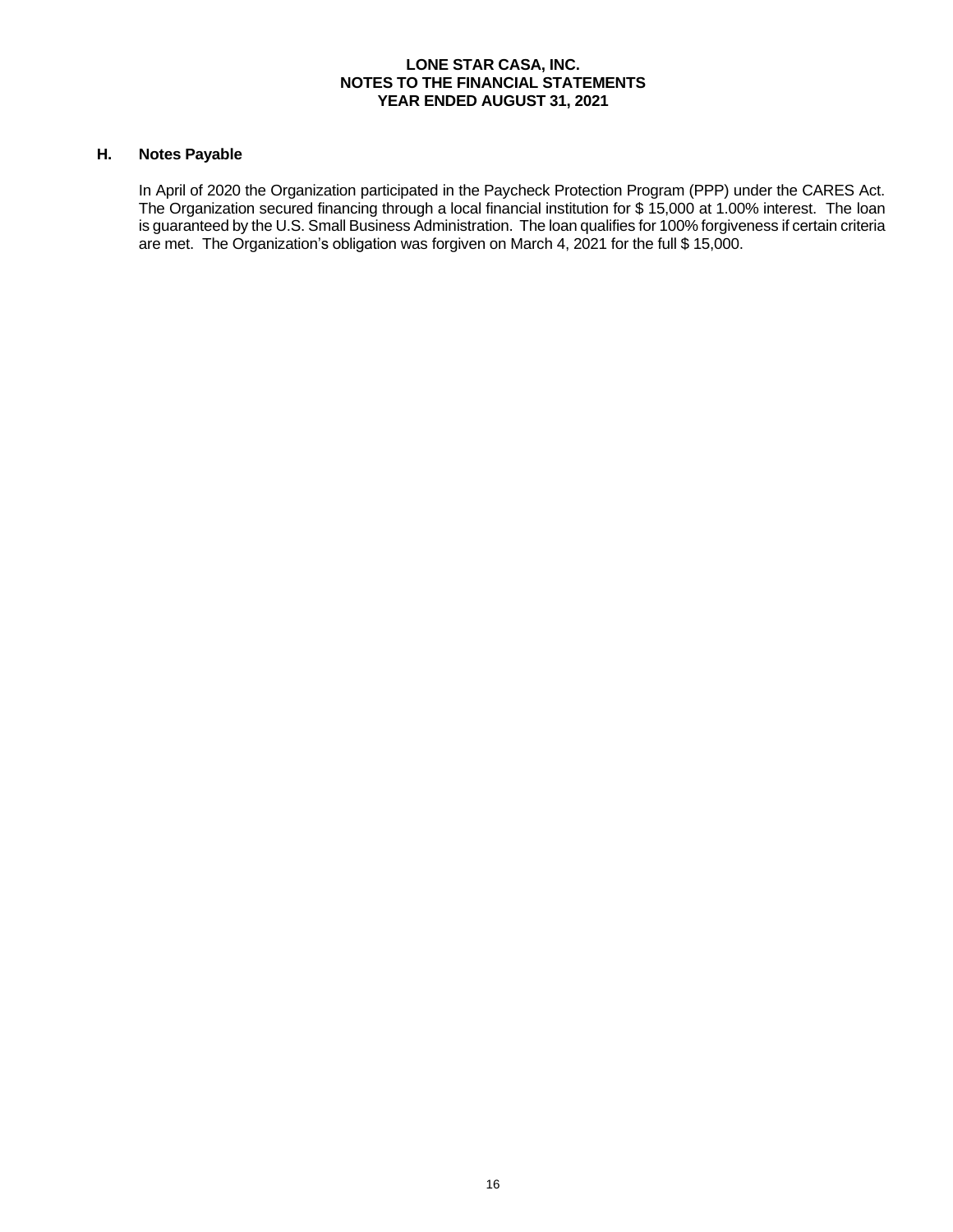SUPPLEMENTARY SCHEDULES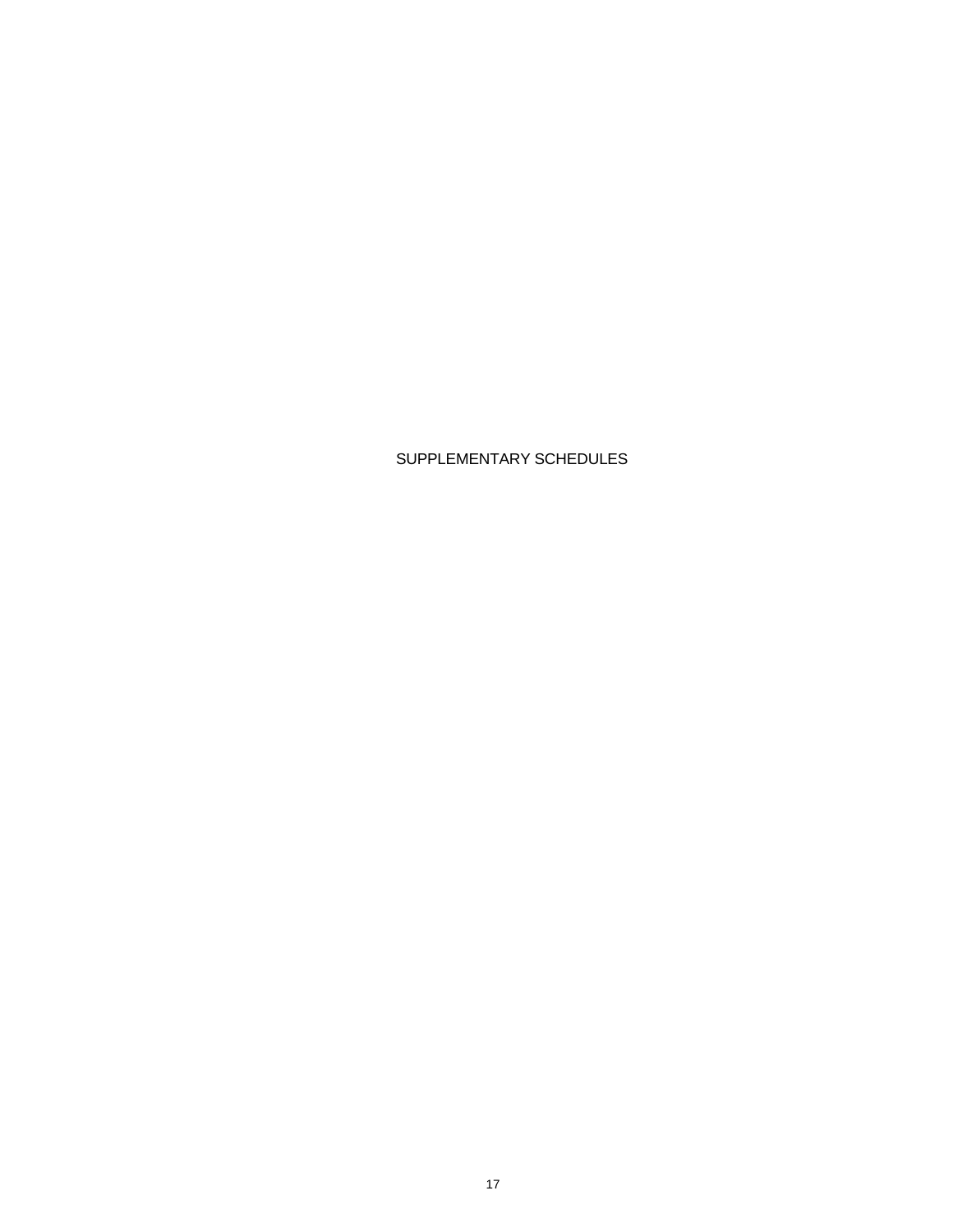## **LONE STAR CASA, INC SCHEDULE OF FEDERAL/STATE FINANCIAL ASSISTANCE YEAR ENDED AUGUST 31, 2021**

| <b>Program Title</b> | <b>Grant Number</b> | <b>Award Amount</b> |    | <b>Revenue Recognized</b> |  | <b>Expense Incurred</b> |  |
|----------------------|---------------------|---------------------|----|---------------------------|--|-------------------------|--|
| <b>VOCA Grant</b>    | VOCA-2020-67        | 147,443             | \$ | 15,472                    |  | 15,472                  |  |
| <b>VOCA Grant</b>    | VOCA-2021-67        | 165,324             |    | 149,591                   |  | 149,591                 |  |
| <b>CASA Grant</b>    | CVC-2021-67         | 113,629             |    | 113,561                   |  | 113,561                 |  |
| Total                |                     | 426,396             | \$ | 278,624                   |  | 278,624                 |  |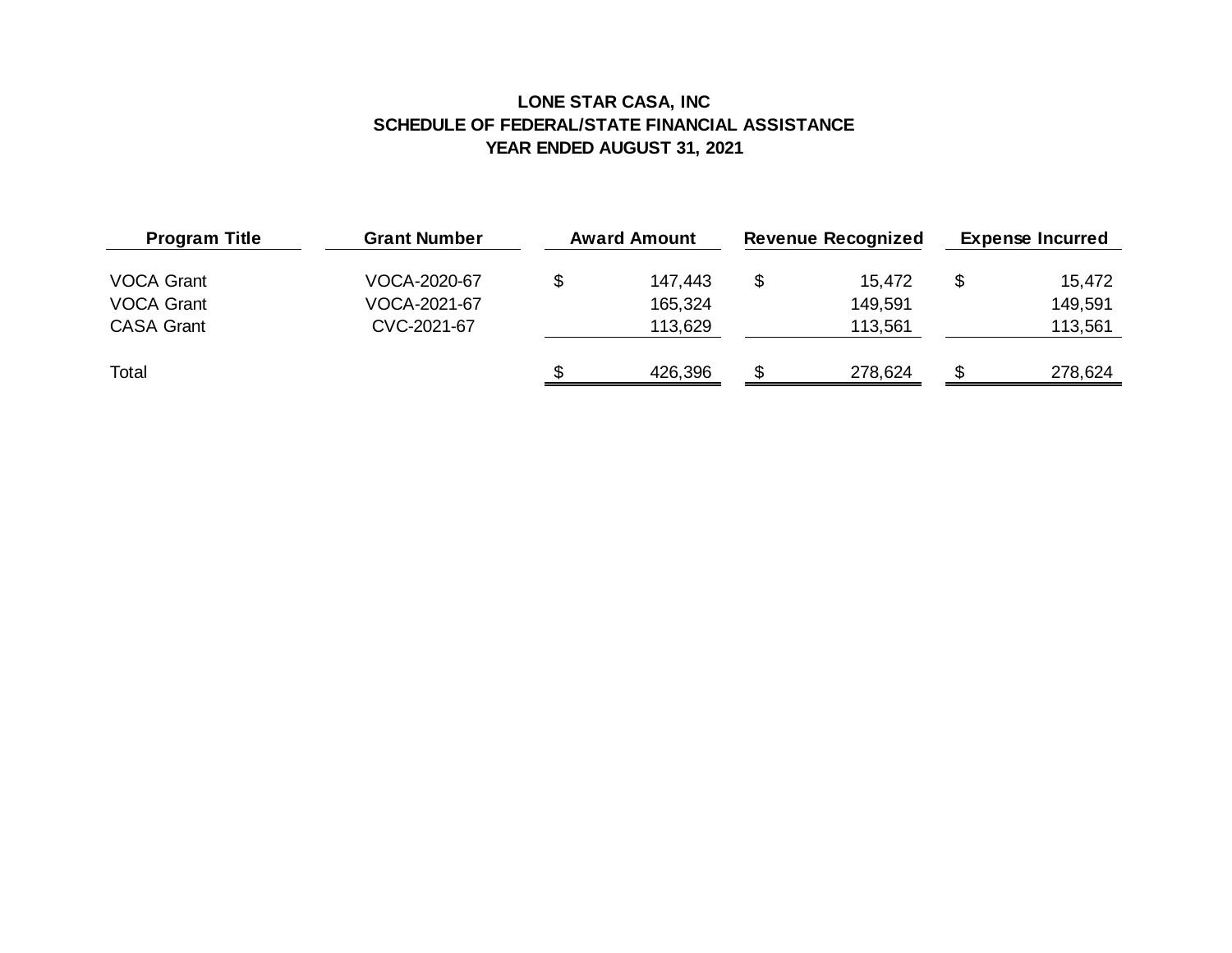## **LONE STAR CASA, INC SUPPLEMENTARY GRANT REVENUE AND EXPENSE SCHEDULE YEAR ENDED AUGUST 31, 2021**

**Federal Award passed through Texas CASA, Inc.**

**State Grantor: Texas CASA, Inc. funded by the Office of the Attorney Gerneral of the State of Texas. Grant Contract Period: 10/1/19 - 9/30/20**

**Grant #: VOCA-2020-67**

|                                      |               |         | Federal/State |       | Match   |         |
|--------------------------------------|---------------|---------|---------------|-------|---------|---------|
|                                      |               | Prior   | Current       | Prior | Current |         |
|                                      | <b>Budget</b> | Years   | Year          | Years | Year    | Total   |
| Revenue:                             |               |         |               |       |         |         |
| Federal/State                        | 147,443       | 131,698 | 15,472        |       |         | 147,170 |
| Cash Match                           |               |         |               |       |         |         |
| Total Revenue:                       | 147,443       | 131,698 | 15,472        |       | ٠       | 147,170 |
|                                      |               |         |               |       |         |         |
|                                      |               |         |               |       |         |         |
| Expenses:                            |               |         |               |       |         |         |
| Expenses                             | 147,443       | 131,698 | 15,472        |       |         | 147,170 |
| Total Expenses:                      | 147,443       | 131,698 | 15,472        |       | ۰.      | 147,170 |
|                                      |               |         |               |       |         |         |
|                                      |               |         |               |       |         |         |
| Excess Revenue over (under) Expenses |               |         |               |       |         |         |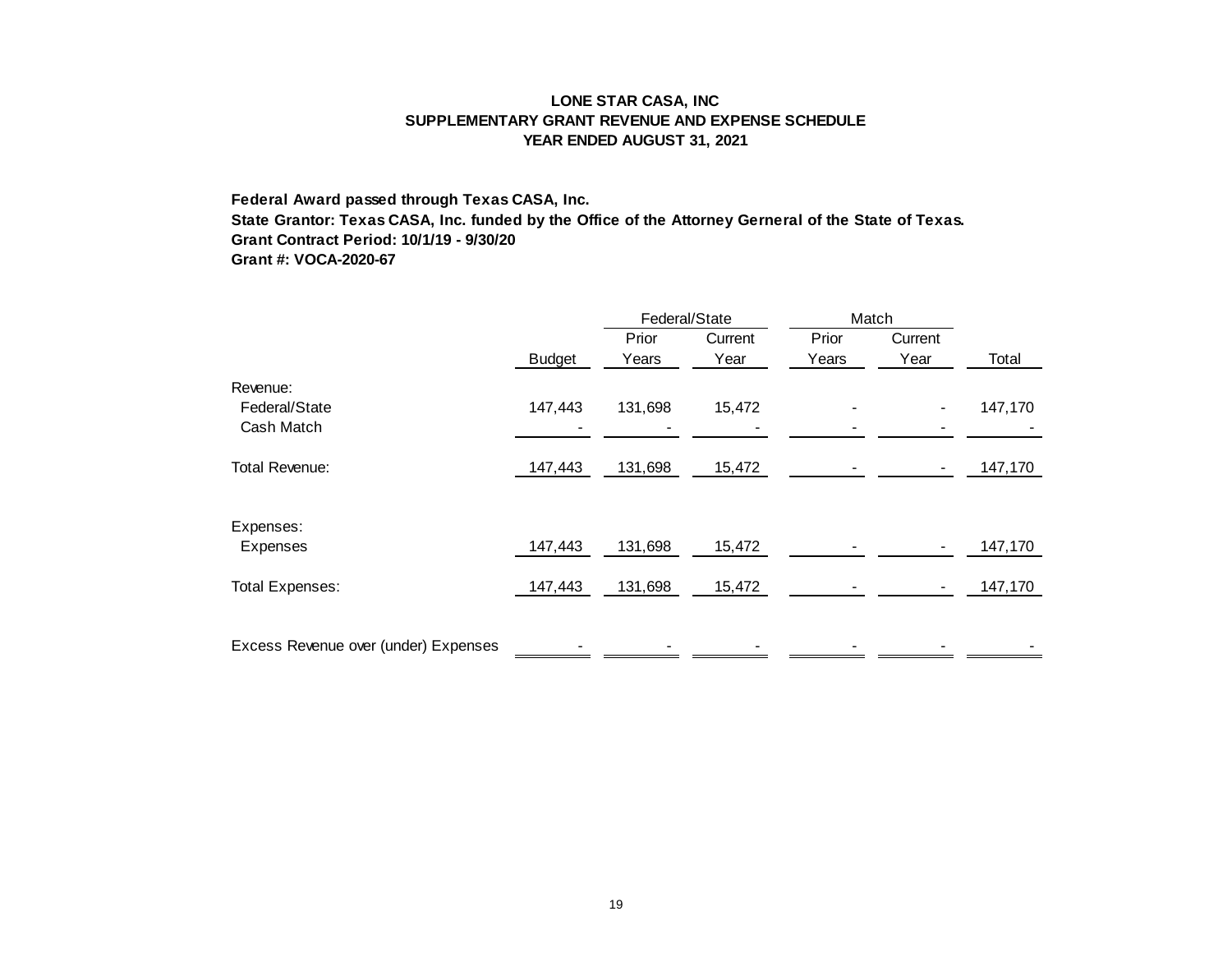## **LONE STAR CASA, INC SUPPLEMENTARY GRANT REVENUE AND EXPENSE SCHEDULE YEAR ENDED AUGUST 31, 2021**

**Federal Assistance passed through Texas CASA, Inc.** 

**State Grantor: Texas CASA, Inc. funded by the Office of the Attorney General of the State of Texas Grant Contract Period: 10/1/20 - 9/30/21 Grant #: VOCA-2021-67**

|                                      |               | Federal/State  |         | Match |         |         |
|--------------------------------------|---------------|----------------|---------|-------|---------|---------|
|                                      |               | Prior          | Current | Prior | Current |         |
|                                      | <b>Budget</b> | Years          | Year    | Years | Year    | Total   |
| Revenue:                             |               |                |         |       |         |         |
| Federal/State                        | 165,324       | -              | 149,591 |       |         | 149,591 |
| Cash Match                           |               |                |         |       |         |         |
| Total Revenue:                       | 165,324       | $\blacksquare$ | 149,591 |       |         | 149,591 |
| Expenses:                            |               |                |         |       |         |         |
| <b>Expenses</b>                      | 165,324       |                | 149,591 |       |         | 149,591 |
| Total Expenses:                      | 165,324       |                | 149,591 |       |         | 149,591 |
| Excess Revenue over (under) Expenses |               |                |         |       |         |         |